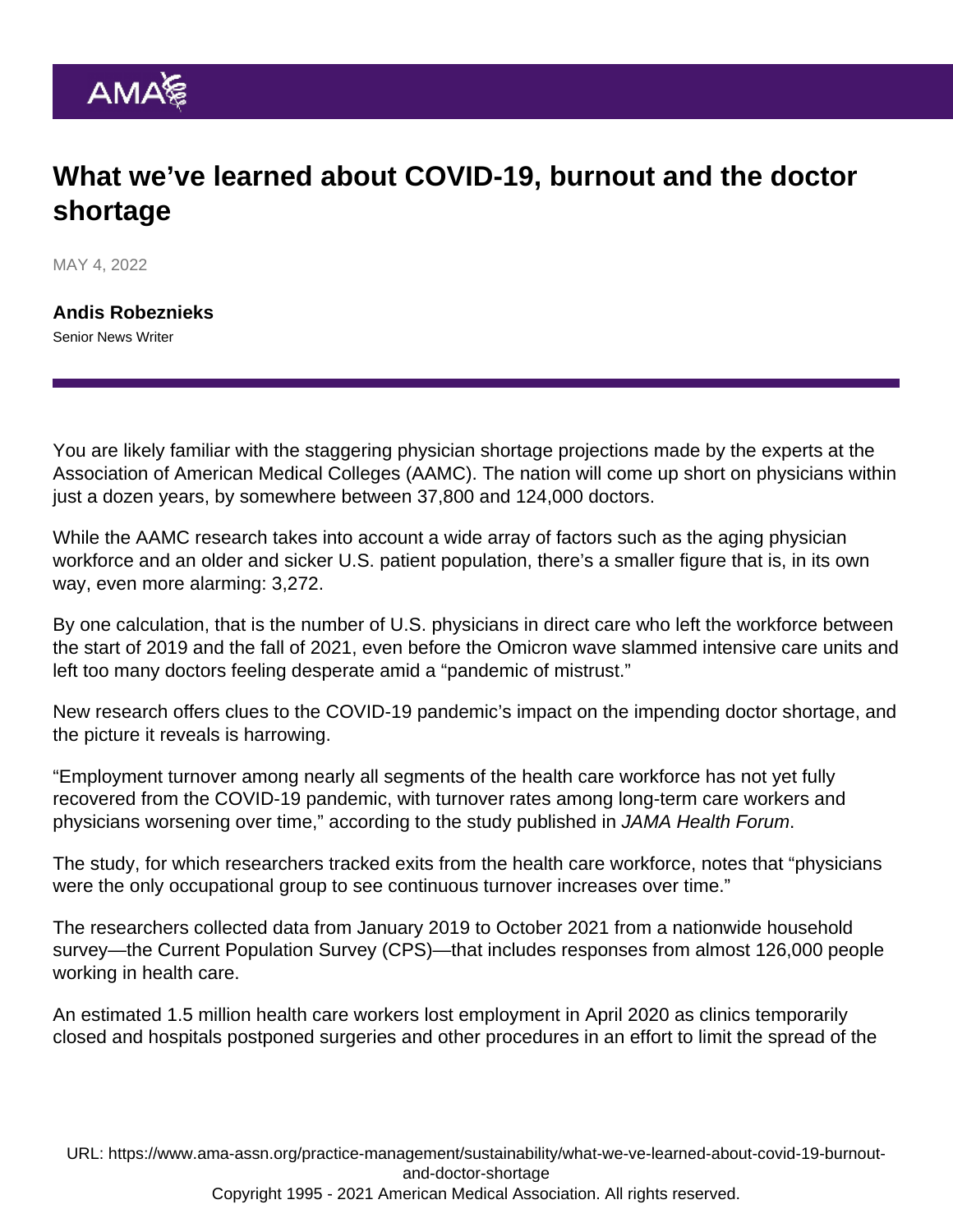SARS-CoV-2 virus, the study says.

Most of these jobs returned by the fall of 2020, but health care employment still lagged 2.7% behind pre-pandemic levels as of November 2021. Researchers estimated that 1.3% of physicians were either unemployed or left the labor force between January 2019 and March 2020. That grew to 1.6% by December 2020, then rose again to 1.7% by October 2021.

According to the [AMA Masterfile](https://www.ama-assn.org/about/masterfile/ama-physician-masterfile), there are 818,000 physicians involved in direct patient care in the U.S. Performing a rough calculation—separate from the JAMA Health Forum study's formal findings—the rise in doctor exits would translate to the nation losing an estimated 3,272 direct-care physicians between January 2019 and October 2021.

Unemployment among physicians fell but labor force exits rose during the January–October 2021 period, according to Bianca K. Frogner, PhD, co-author of the JAMA Health Forum study.

"This may point to early retirements but could also be due to people going back to school or those that are taking a break from work," said Frogner, director of the University of Washington School of Medicine's Center for Health Workforce Studies.

"While physicians may have the means to step away from the labor force—more than other, lower-paid health care workers—the years of investment in medical education makes walking away from their job a difficult decision," she added. "There may also be a cohort of physicians, particularly women including women of color, who may have needed to step out of the workforce due to continued instability in child care."

Frogner cited a previous [JAMA Network Open](https://jamanetwork.com/journals/jamanetworkopen) study, published last June, that suggested this might be happening.

In ["Changes in Physician Work Hours and Patterns During the COVID-19 Pandemic,](https://jamanetwork.com/journals/jamanetworkopen/article-abstract/2781284)" AAMC researchers tracked CPS data from January 2019, March 2020 and May 2020.

"The COVID-19 pandemic has been associated with loss of revenue, reduced work hours and reduced earnings for physicians in the United States," the AAMC researchers wrote. "The percentage of doctors working full-time has fallen to 80.7% during the pandemic, from 84.2% before COVID-19. The percentage of parents of preschool-aged children among full-time, female physicians dropped to 14.1%, from 18%, but "did not significantly change among male physicians," the AAMC researchers found.

"The decline in the percentage of parents with preschool-aged children among only female physicians may suggest a disproportionate uptake of child-care responsibilities among female physicians," the

URL: [https://www.ama-assn.org/practice-management/sustainability/what-we-ve-learned-about-covid-19-burnout](https://www.ama-assn.org/practice-management/sustainability/what-we-ve-learned-about-covid-19-burnout-and-doctor-shortage)[and-doctor-shortage](https://www.ama-assn.org/practice-management/sustainability/what-we-ve-learned-about-covid-19-burnout-and-doctor-shortage)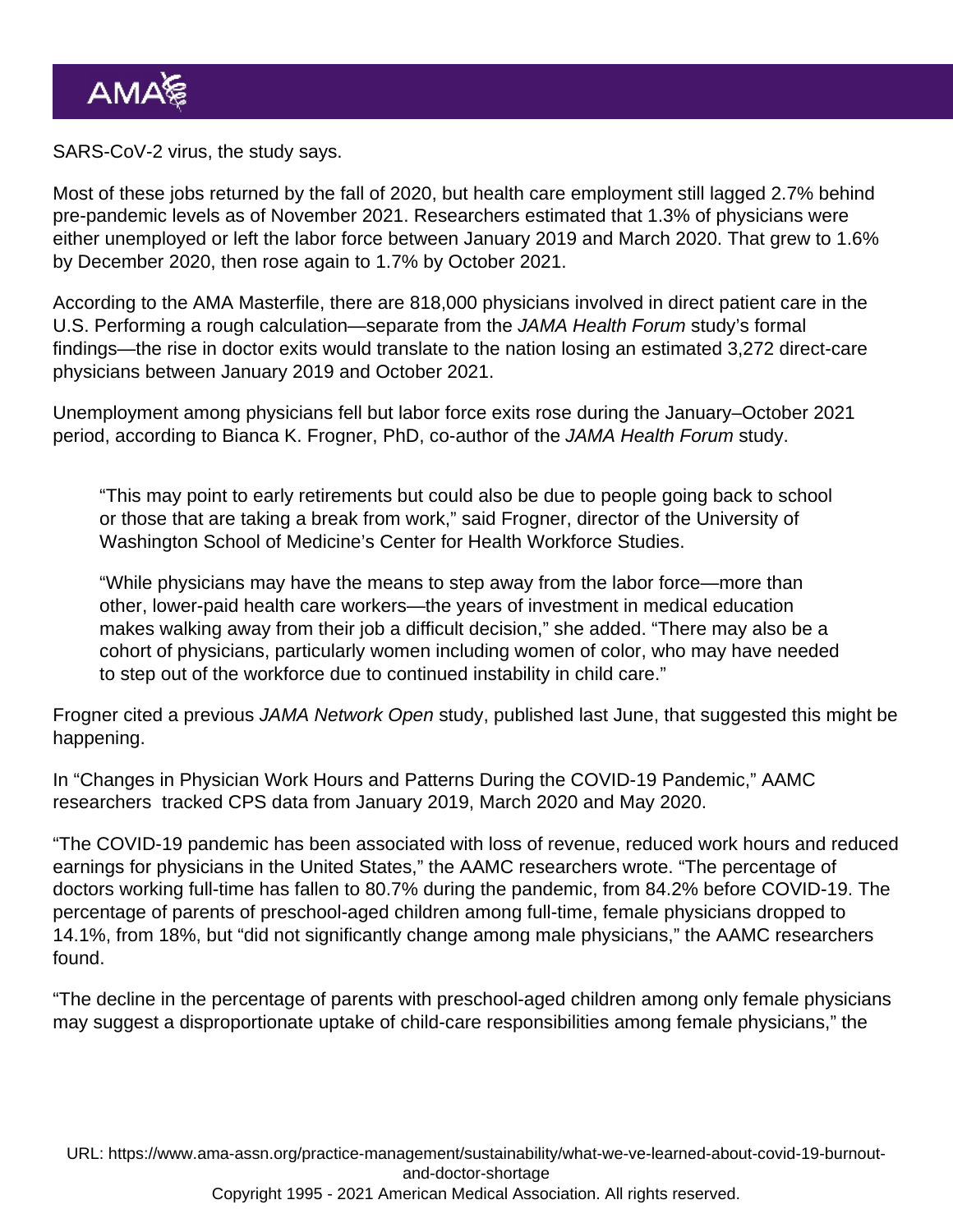study says.

### Searching for respite

Physician leaders and health care organizations are all too familiar with the AAMC physician shortage projections, as reported in [The Complexities of Physician Supply and Demand: Projections From 2019](https://www.aamc.org/media/54681/download) [to 2034](https://www.aamc.org/media/54681/download) (PDF).

But they also are seeing and feeling today's shortage impact. Health systems have come to realize that physicians need time to rest and recharge, but staffing shortages often get in the way of allowing this to happen, said [Kirk J. Brower, MD](https://www.ama-assn.org/practice-management/physician-health/qa-even-today-chief-wellness-officer-manages-his-own-burnout).

Physicians "don't take vacations because they can't find coverage or it's too hard to find coverage," said Dr. Brower, chief wellness officer and professor of psychiatry at the University of Michigan Medical School, land faculty director of the new Michigan Medicine Wellness Office..

"Staffing shortages are a major issue for us—as with most other health care organizations—and staffing is an essential resource and burnout results when the demands of work exceed the resources to do the work."

Even when physicians can take a break, patients often occupy their thoughts.

"Many people in psychiatry—as well as the rest of medicine—feel exhausted, and they have difficulty disconnecting from the work during their free time," Dr. Brower said.

#### Shift in public attitude

Early in the pandemic, before vaccines were available, health workers were cheered as heroes. Then, medical misinformation began to flourish, public health mitigation measures such as mask-wearing became politicized and health workers were subjected to abuse and harassment.

"The cheers have gone away," Frogner said.

Those days were recalled in a recent [Washington Post op-ed column](https://www.washingtonpost.com/opinions/2022/03/28/health-care-system-vulnerable-to-covid-ba2-omicron-surge/) written by AMA member [Megan](https://www.ama-assn.org/delivering-care/public-health/qa-how-public-health-approach-gun-violence-breaking-barriers) [L. Ranney, MD, MPH](https://www.ama-assn.org/delivering-care/public-health/qa-how-public-health-approach-gun-violence-breaking-barriers), an emergency physician and dean of the Brown University School of Public **Health**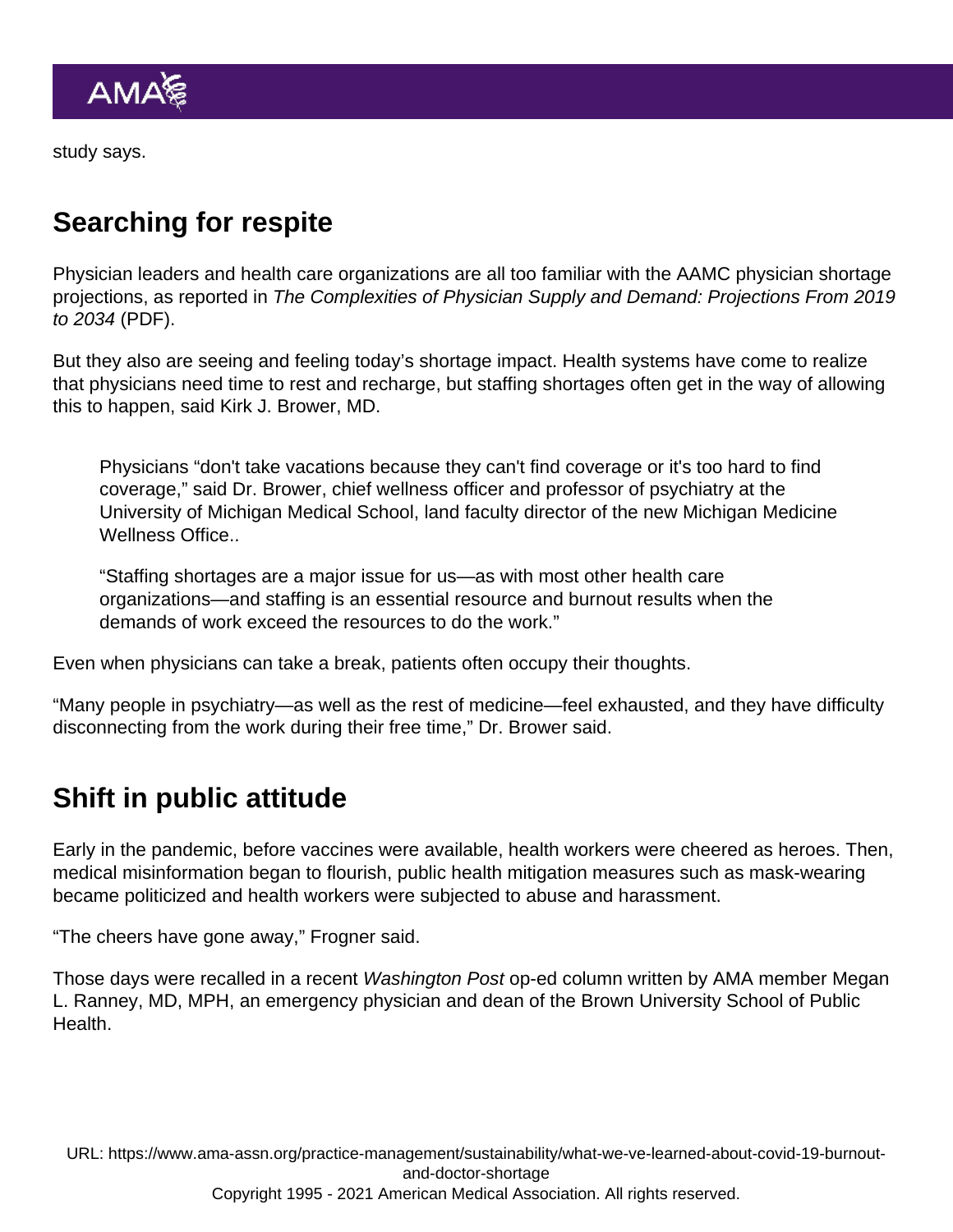"Have Americans really forgotten the early days of the pandemic, when we rallied to 'flatten the curve' to preserve public health care for the sick?" Dr. Ranney wrote. "What happened to that spirit?"

But, even after the latest [Omicron variant-related](https://www.ama-assn.org/delivering-care/public-health/what-doctors-wish-patients-knew-about-covid-19-omicron-variant) surge subsided, the tension remains.

"Our enjoyment of this lull in severe cases is undermined by concern over what's around the corner," Dr. Ranney said in an interview with the AMA.

"This is a strange moment: On the one hand, health care workers are relieved to see cases at all-time lows in many parts of the country," Dr. Ranney said. "On the other hand, we're watching with a sense of trepidation, because we have been through so many cycles in which the virus has come roaring back that another surge feels almost inevitable.

"And we have not yet seen adequate investment in the resources we will need—whether staff, supplies or public confidence—to manage another surge, particularly given that the [congressional vote](https://www.ama-assn.org/delivering-care/public-health/ba2-view-no-time-skimp-covid-19-funding) [on funding for COVID relief](https://www.ama-assn.org/delivering-care/public-health/ba2-view-no-time-skimp-covid-19-funding) is delayed," she added.

A vivid example of how COVID-19 makes health care's problems worse is that staffing shortages are exacerbated when those on the front line of patient care become patients themselves.

"I can't begin to count the number of friends and colleagues who have had COVID," Dr. Ranney said. "Most have returned to work, but a substantial minority have not—either because of pandemic stressors or persistent symptoms of disease. After infection, so many of us— nurses, techs, housekeeping, all of us—don't have the stamina that our jobs demand."

The problem could get much worse fast.

One in five physicians say it is likely they will leave their current practice within two years. Also, about one in three doctors and other health professionals say they intend to reduce work hours in the next 12 months, according to survey research that was supported by an AMA grant.

Basing their findings on more than 20,000 respondents at 124 institutions across the country, researchers found that burnout, workload, fear of infection, anxiety or depression due to COVID-19 and the number of years in practice were associated with intent to reduce work hours or leave, says the article published in Mayo Clinic Proceedings: Innovation, Quality & Outcomes, "[COVID-Related](https://www.mcpiqojournal.org/article/S2542-4548(21)00126-0/fulltext) [Stress and Work Intentions in a Sample of U.S. Health Care Workers](https://www.mcpiqojournal.org/article/S2542-4548(21)00126-0/fulltext)."

Learn more about [medicine's great resignation](https://www.ama-assn.org/practice-management/physician-health/medicine-s-great-resignation-1-5-doctors-plan-exit-2-years).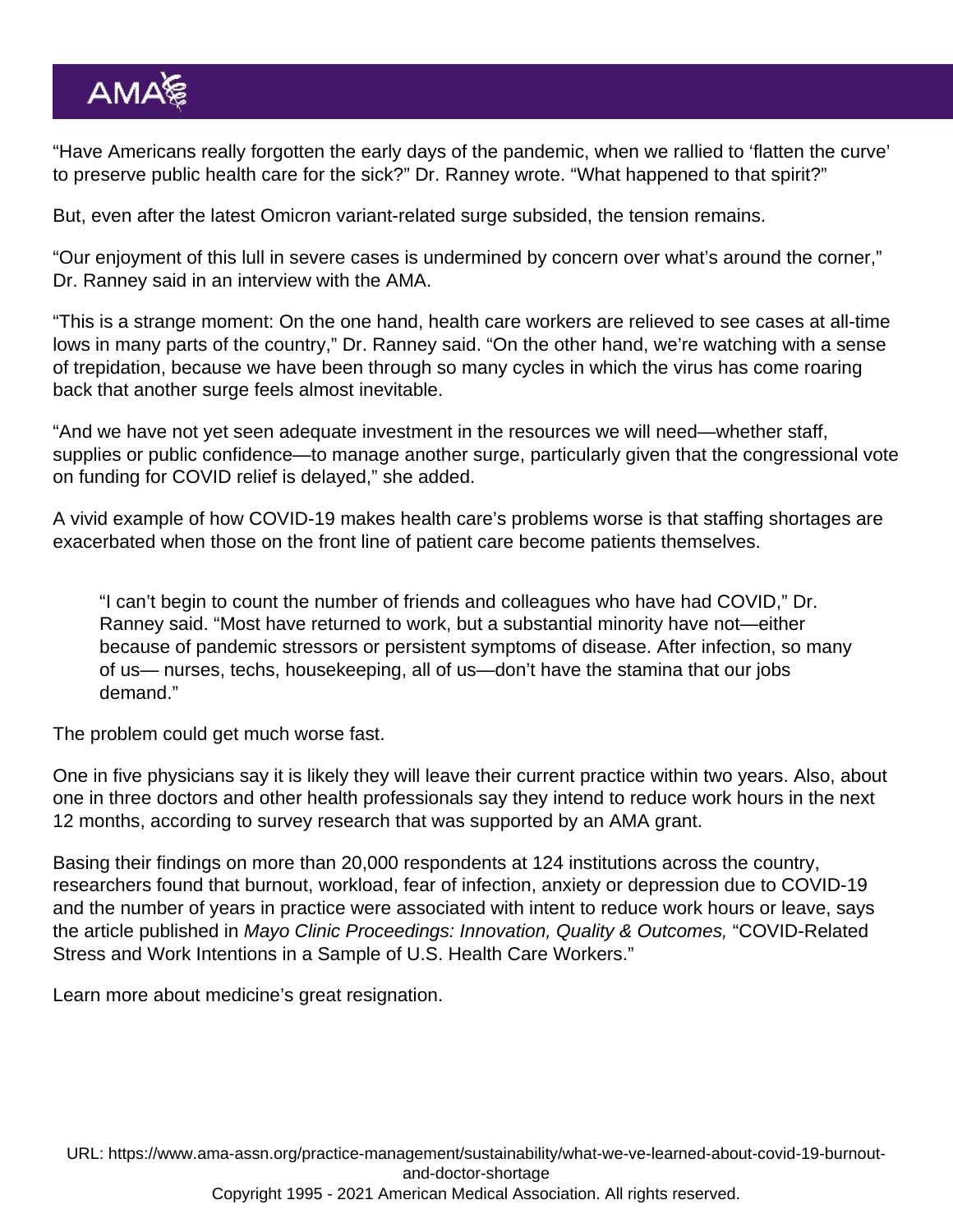## How COVID-19 led to occupational distress

"A mass exodus" is not anticipated, but there are many anecdotal reports of physicians leaving clinical practice. And survey data shows that about 24% of physicians are moderately or more likely to leave their practice in the next two years, said the study's lead author, [Christine A. Sinsky, MD,](https://www.ama-assn.org/practice-management/physician-health/quest-never-waste-step) the AMA's vice president of professional satisfaction.

"We do not know precisely how many physicians will act on that intention to leave," she said. "Previous studies have shown that approximately one-third of physicians who express such likelihood of leaving in two years will carry out that intention."

While "occupational distress" has been a serious problem during the pandemic, Dr. Sinsky added that burnout was a factor in physicians reducing their hours or leaving practice long before the pandemic's onset.

Wide-spanning change in the health care delivery system needs to emphasize physician well-being as essential to achieving national health goals. The AMA's ongoing work to reduce physician burnout is striving to attack the dysfunction in health care by removing the obstacles and burdens that interfere with patient care.

The AMA offers physicians and health systems a choice of cutting-edge tools, information and resources to help rekindle a joy in medicine, including:

- [AMA STEPS Forward](https://edhub.ama-assn.org/steps-forward)<sup>®</sup>, a collection of more than 70 award?winning online toolkits that help physicians and medical teams make transformative changes to their practices and covers everything from managing stress and preventing burnout to improving practice workflow.
- The [Joy in Medicine™ Health System Recognition Program](https://www.ama-assn.org/practice-management/sustainability/joy-medicine-health-system-recognition-program), now in its third year, which recognizes health systems with a demonstrated commitment to reducing work-related burnout among care teams.
- [Institutional assessments](https://www.ama-assn.org/system/files/org-well-being-assessment.pdf); the AMA assesses burnout levels within medical organizations to provide a baseline metric for implementing solutions and interventions that reduce systemlevel burnout rates and improve physician well-being.

The AMA continues to work on every front to address the [physician burnout crisis.](https://www.ama-assn.org/practice-management/physician-health/ama-spurs-movement-fight-key-causes-physician-burnout) Through its research, collaborations, advocacy and leadership, the AMA is working to make the patient?physician relationship more valued than paperwork, preventive care the focus of the future, technology an asset and not a burden, and physician burnout a thing of the past.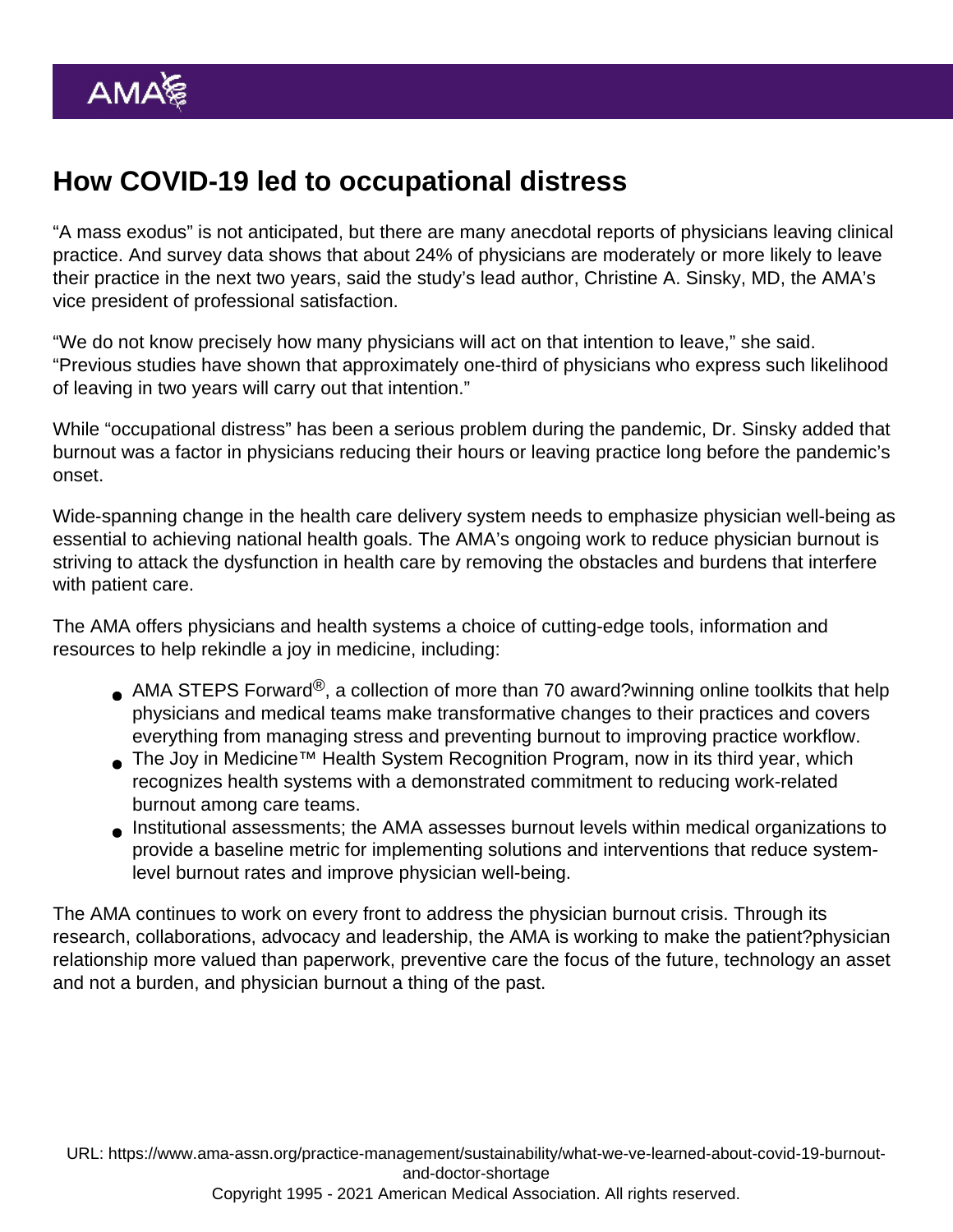# Exploring every angle

To ward off a physician shortage, the AMA has long advocated expanding graduate medical education (GME) and adding significant numbers of residency training positions. As part of the GME Advocacy Coalition, the AMA supports the bipartisan Resident Physician Shortage Reduction Act of 2021 (S. 834/H.R. 2256). That legislation would gradually provide 14,000 new Medicare-supported GME positions.

Efforts to mitigate the projected physician shortage must look at the problem from all angles, said Dr. Sinsky.

"While establishing new medical schools and increasing the training pipeline for physicians is one important approach to addressing the projected shortage of physicians, reducing the premature loss of physicians from the field is another—equally important—approach," she said.

One health care organization is doing both. Northwest Permanente, a member of the [AMA Health](https://www.ama-assn.org/amaone/ama-health-system-program) [System Program](https://www.ama-assn.org/amaone/ama-health-system-program), is aggressively working to reduce physician burnout, while promoting GME.

#### T. Ruth Chang, MD

"While it's imperative that we continue to work on reducing burnout and returning joy to medicine as a means to extend careers, retaining the workforce we have is not enough to alleviate the projected shortage," said [T. Ruth Chang, MD, MPH](https://www.ama-assn.org/practice-management/physician-health/qa-chief-people-officer-strives-keep-patients-colleagues-well), chief people officer and vice president at Northwest Permanente.

"We strategically invest in our graduate and undergraduate medical education," Dr. Chang said, adding that this investment serves a dual purpose.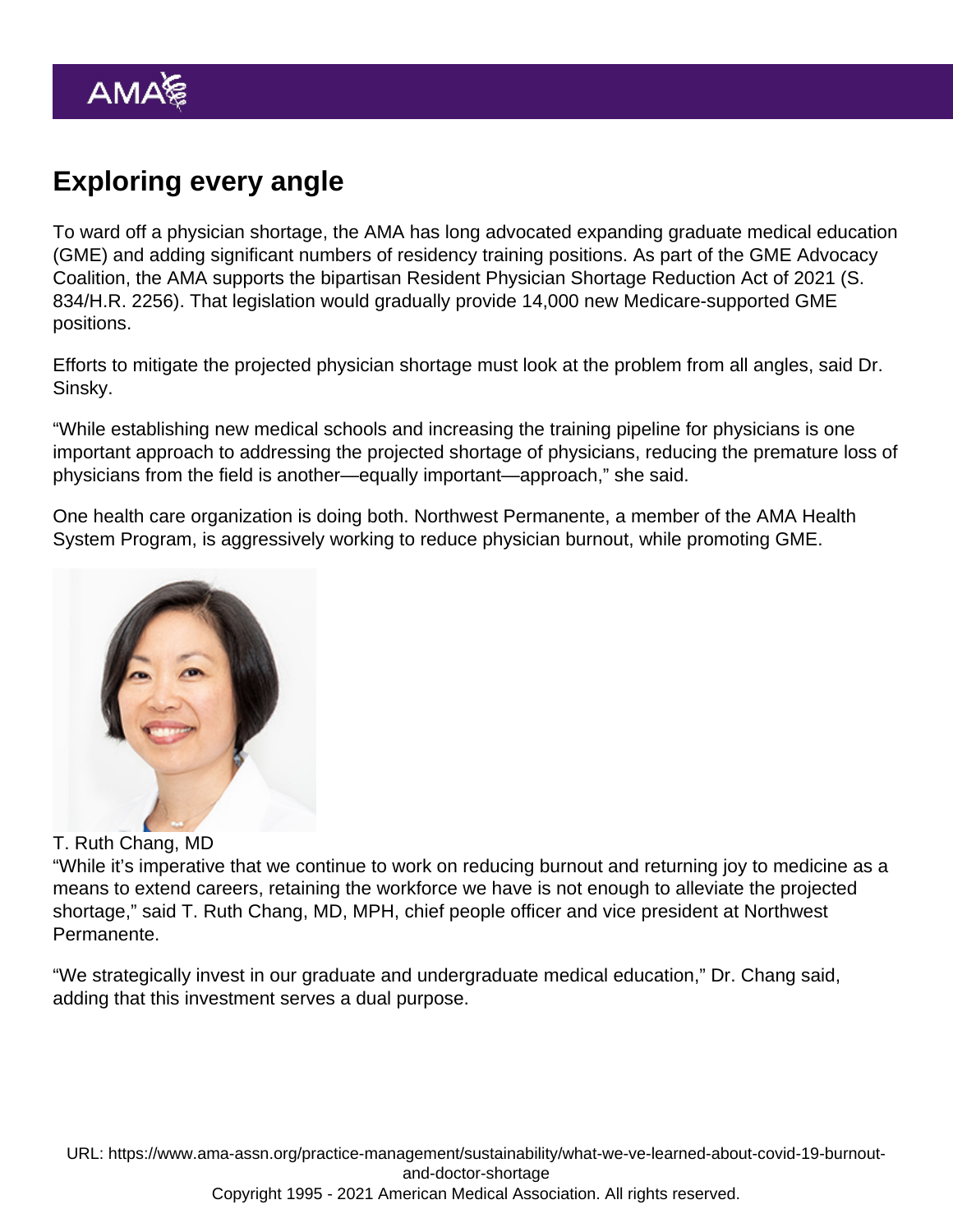"Teaching brings joy and purpose to the preceptors, and the learners are our future colleagues," she explained, noting that about one in four of Northwest Permanente clinicians have trained within the organization at some point in their education.

"Investing in the next generation of physicians and health care professionals is our most effective way of addressing the projected shortage," said Dr. Chang, a family physician.

Dr. Brower, of the University of Michigan Medical School, believes reducing burnout by increasing "workplace well-being" can be an effective strategy for mitigating the projected physician shortage.

This includes work-home flexibility, having input on decisions that affect how doctors practice and boosting physician connections to organizational leadership.

"We expect our leaders to empower us to do our work, and those are the things that motivate us," Dr. Brower said. "Those are the things that will make a big difference in alleviating the shortage."

Read why doctors hit [hardest by the pandemic are at higher risk of burnout.](https://www.ama-assn.org/practice-management/physician-health/doctors-hit-hardest-pandemic-higher-risk-burnout)

#### Recovery and renewal

In addition to preventing or mitigating burnout, another strategy is to help physicians who have experienced burnout to recover and to renew their sense of purpose and rekindle their joy of medical practice.

Shawn C. Jones, MD

Both Dr. Brower and [Shawn C. Jones, MD,](https://www.ama-assn.org/practice-management/physician-health/renaissance-man-surgeon-s-healing-journey-through-art-history) a past-president of the Kentucky Medical Association, are open about their own experiences with burnout, how they rebounded and how promoting physician well-being can help mitigate the projected physician shortage.